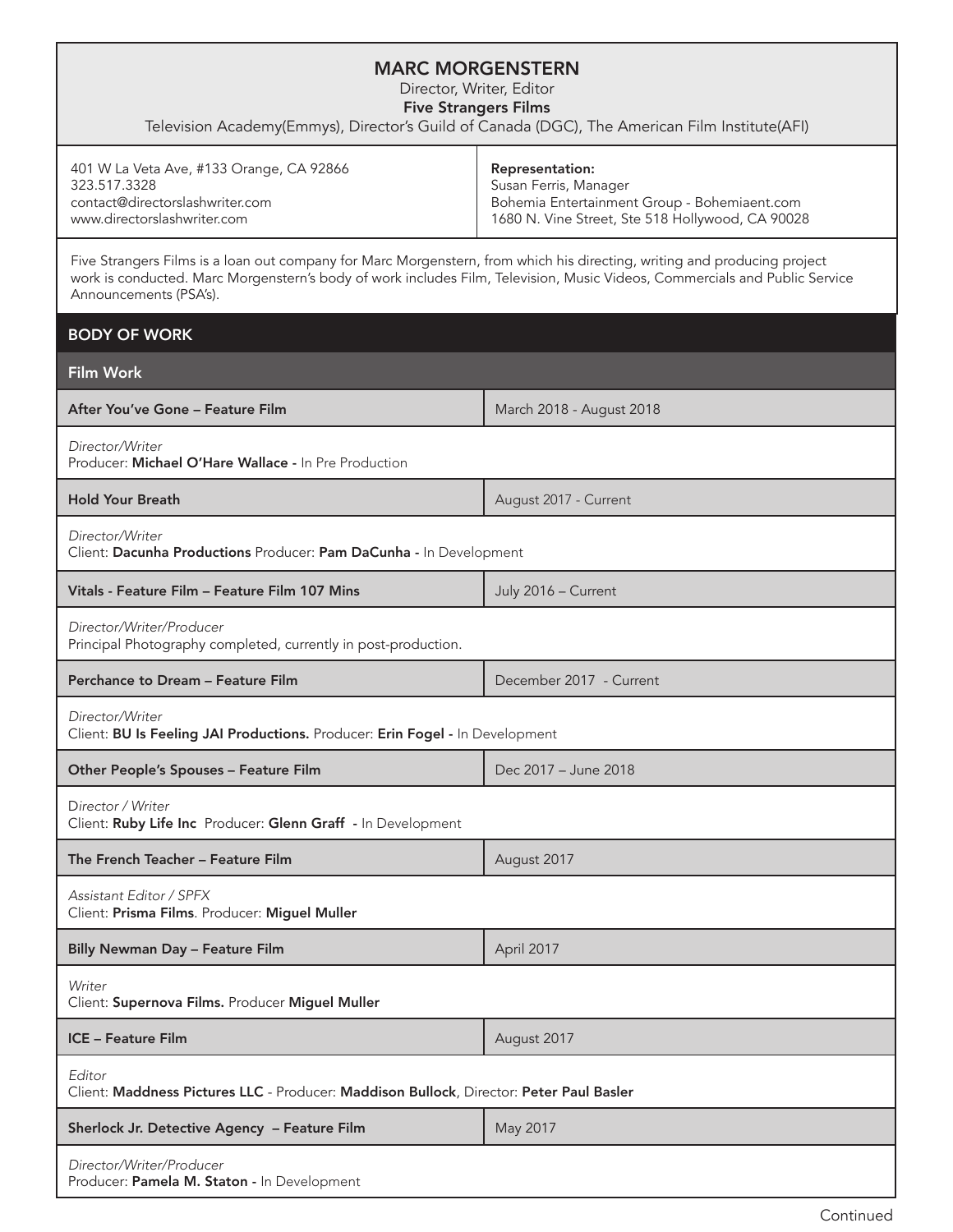| Hosea – Feature Film                                                                                                                                                                                                                                                                                                                                                                                                                                                                                                                                                                                                     | September 2016    |
|--------------------------------------------------------------------------------------------------------------------------------------------------------------------------------------------------------------------------------------------------------------------------------------------------------------------------------------------------------------------------------------------------------------------------------------------------------------------------------------------------------------------------------------------------------------------------------------------------------------------------|-------------------|
| Writer - Status: Script Optioned<br>Client: Supernova Films, Producer: Miguel Muller                                                                                                                                                                                                                                                                                                                                                                                                                                                                                                                                     |                   |
| Sportlight 2 - Short Film                                                                                                                                                                                                                                                                                                                                                                                                                                                                                                                                                                                                | January 2017      |
| Editor<br>Client: Supernova Films: Director/Producer: Peter Paul Basler                                                                                                                                                                                                                                                                                                                                                                                                                                                                                                                                                  |                   |
| <b>Carol At Christmas - Feature Film</b>                                                                                                                                                                                                                                                                                                                                                                                                                                                                                                                                                                                 | <b>March 2016</b> |
| Co-Writer<br>Optioned by: Chesler/Perlmutter                                                                                                                                                                                                                                                                                                                                                                                                                                                                                                                                                                             |                   |
| Secret Lives of Lovers<br>- Feature Film                                                                                                                                                                                                                                                                                                                                                                                                                                                                                                                                                                                 | February 2013     |
| Director / Writer<br>Producer: Allan Schwartzenberger - On Hold                                                                                                                                                                                                                                                                                                                                                                                                                                                                                                                                                          |                   |
| The Vampire Conspiracy - Feature Film                                                                                                                                                                                                                                                                                                                                                                                                                                                                                                                                                                                    | October 2005      |
| Writer/Producer/Director<br>· Domestic Distribution through Echo Bridge Home Entertainment<br>· Worldwide distribution through Maxim Media International / Brain Damage Films: Blockbuster, Target, Netflix, Dish Network,<br>Borders, VOD, Wal-mart, Amazon Prime.<br>• #672 on imdb.com.<br>· First film to premiere on Fangoria.tv<br>• Graphic Novel<br>• Novelization<br>• Soundtrack<br>• Big Bear Horror Film Festival (2008), Official Selection<br>· Rabid Doll Film Festival (2009). Official Selection<br>• Independent Publisher's Award 2010 - Silver Medal - Graphic Novel.<br>· 10th Anniversary Release. |                   |
| <b>Television</b>                                                                                                                                                                                                                                                                                                                                                                                                                                                                                                                                                                                                        |                   |
| Kind of, Sort of Grown-up - Comedy Special                                                                                                                                                                                                                                                                                                                                                                                                                                                                                                                                                                               | February 2018     |
| Editor<br>Client: Alexynn Entertainment. Producer: Peter AP Zakarow                                                                                                                                                                                                                                                                                                                                                                                                                                                                                                                                                      |                   |
| <b>Sunset Bronson - Television Series</b>                                                                                                                                                                                                                                                                                                                                                                                                                                                                                                                                                                                | March 2017        |
| Creator / Writer/Series Bible<br>Client: Bohemia Group Originals. Producer: Bronson Pinchoit - In Development                                                                                                                                                                                                                                                                                                                                                                                                                                                                                                            |                   |
| Love is a Battlefield - Television Series                                                                                                                                                                                                                                                                                                                                                                                                                                                                                                                                                                                | August 2016       |
| Rewrite of Pilot / Series Bible<br>Client: BU is Feeling JAI Productions. Producer: Erin Fogel - In Development                                                                                                                                                                                                                                                                                                                                                                                                                                                                                                          |                   |
| <b>SheWolf - Television Series</b>                                                                                                                                                                                                                                                                                                                                                                                                                                                                                                                                                                                       | <b>July 2016</b>  |
| Creator / Writer / Series Bible<br>Client: Bohemia Group Originals. Producer: Anthony Fankhauser - In Development                                                                                                                                                                                                                                                                                                                                                                                                                                                                                                        |                   |
| The Money Wall                                                                                                                                                                                                                                                                                                                                                                                                                                                                                                                                                                                                           | 2013              |
| Director/Editor<br>Client/Producer: Lawrence Morgenstern                                                                                                                                                                                                                                                                                                                                                                                                                                                                                                                                                                 |                   |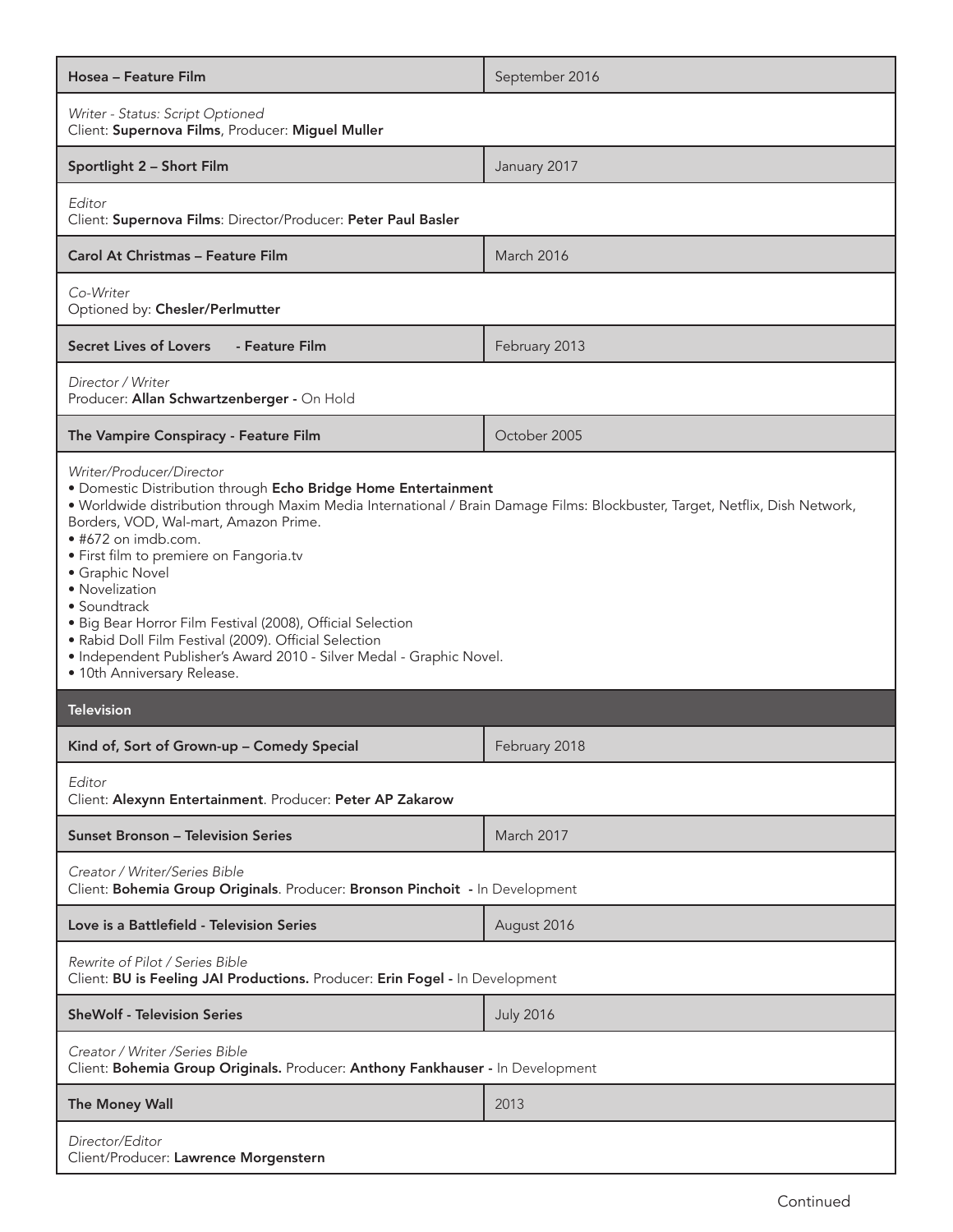| The Crowd Funder Show - Television Variety                                                                                                                                                                                                                                                                                                                                                                                                                                                                                                                                                                                                                                                                                                                                                                                                                                                                                                                                                                  | 2013                 |
|-------------------------------------------------------------------------------------------------------------------------------------------------------------------------------------------------------------------------------------------------------------------------------------------------------------------------------------------------------------------------------------------------------------------------------------------------------------------------------------------------------------------------------------------------------------------------------------------------------------------------------------------------------------------------------------------------------------------------------------------------------------------------------------------------------------------------------------------------------------------------------------------------------------------------------------------------------------------------------------------------------------|----------------------|
| Director / Writer, Art Director, Digital Effects<br>Client: Merton Park Inc. Producer: Allan Schwartzenberger                                                                                                                                                                                                                                                                                                                                                                                                                                                                                                                                                                                                                                                                                                                                                                                                                                                                                               |                      |
| Live at the Empire - Comedy Special                                                                                                                                                                                                                                                                                                                                                                                                                                                                                                                                                                                                                                                                                                                                                                                                                                                                                                                                                                         | 2011                 |
| Editor/Director<br>Client: Ward Anderson Productions. Producer: Ward Anderson                                                                                                                                                                                                                                                                                                                                                                                                                                                                                                                                                                                                                                                                                                                                                                                                                                                                                                                               |                      |
| <b>Lab Brats Adventures - Television Series</b>                                                                                                                                                                                                                                                                                                                                                                                                                                                                                                                                                                                                                                                                                                                                                                                                                                                                                                                                                             | 2005-2011            |
| Creator/Writer / Director<br>Domestic Distributing by Blowfish Creative. Producer: Neil Griffith<br>Awarded:<br>• World Fest - Houston, Platinum Award, 2008 "Attack of the Mutant Germs"<br>• World Fest - Houston, Gold Award, 2008 "Operation: Allergies"<br>• World Fest - Houston, Gold Award, 2012 "Operation: Butt Out"                                                                                                                                                                                                                                                                                                                                                                                                                                                                                                                                                                                                                                                                              |                      |
| <b>HouseCapades - Television</b>                                                                                                                                                                                                                                                                                                                                                                                                                                                                                                                                                                                                                                                                                                                                                                                                                                                                                                                                                                            | 2005-2009            |
| Creator / Writer / Director<br>• 250+ Episodes<br>· Distributed through Magnolia Stone Productions.<br>• #1 Show of it's kind in its time slot.                                                                                                                                                                                                                                                                                                                                                                                                                                                                                                                                                                                                                                                                                                                                                                                                                                                             |                      |
| <b>Documentaries</b>                                                                                                                                                                                                                                                                                                                                                                                                                                                                                                                                                                                                                                                                                                                                                                                                                                                                                                                                                                                        |                      |
| Affairs Across America - Documentary 90 minutes                                                                                                                                                                                                                                                                                                                                                                                                                                                                                                                                                                                                                                                                                                                                                                                                                                                                                                                                                             | 2012                 |
| Writer/Producer/Director<br>Client: Avid Life Media. Producer: Binu Koshy<br>Awarded:<br>· Indiefest - Award of Merit - Trailer,<br>· World Fest Houston, Platinum Award - Trailer,<br>· Indie Gathering Film Festival - 2012 - Silver<br>· Official Selection: Garden State Film Festival- Trailer<br>· Official Selection: Long Island International Film Expo, Trailer                                                                                                                                                                                                                                                                                                                                                                                                                                                                                                                                                                                                                                   |                      |
| <b>Commercials</b>                                                                                                                                                                                                                                                                                                                                                                                                                                                                                                                                                                                                                                                                                                                                                                                                                                                                                                                                                                                          |                      |
| <b>Various Commercials and Social Media solutions</b>                                                                                                                                                                                                                                                                                                                                                                                                                                                                                                                                                                                                                                                                                                                                                                                                                                                                                                                                                       | Dec 2017 - June 2018 |
| Director/Writer<br>Client: Ruby Life Inc Producer: Paul Kaeble                                                                                                                                                                                                                                                                                                                                                                                                                                                                                                                                                                                                                                                                                                                                                                                                                                                                                                                                              |                      |
| <b>Broadcast Creative Director</b>                                                                                                                                                                                                                                                                                                                                                                                                                                                                                                                                                                                                                                                                                                                                                                                                                                                                                                                                                                          | 2009 - 2013          |
| Various Commercials and Social Media Solutions<br>Client: Avid Life Media<br>In house Broadcast Creative Director responsible for the creation, production and implementation of Television and Radio com-<br>mercials. Infomercials and creative advertising.<br>. Writing, Directing, Editing, Sound Design/Editing, Photography, Storyboarding, Conceptualization, SPFX<br>· Implementation and execution of over 90 television and 30 radio commercials in 26 different countries<br>• Authored and Optioned "In Bed with Ashley Madison" feature film<br>• Authored and Optioned "Cougarlife" a feature film<br>• Authored and Optioned "The Ashley Madison Agency" a television pilot<br>• Conceptualization and creation of "Cooking for your Cub" Cookbook<br>• Commercials have been shown and parodied on television shows: The Simpsons, The View, Dr. Phil, Chelsey Lately, The<br>Tonight Show, Howard Stern, Wanda Sykes, Hannity, Rachel Ray, Joy Behar, Larry King Live, This Week Tonight. |                      |

• Blind Date (2009) - Superbowl XLIII Commercial - 2010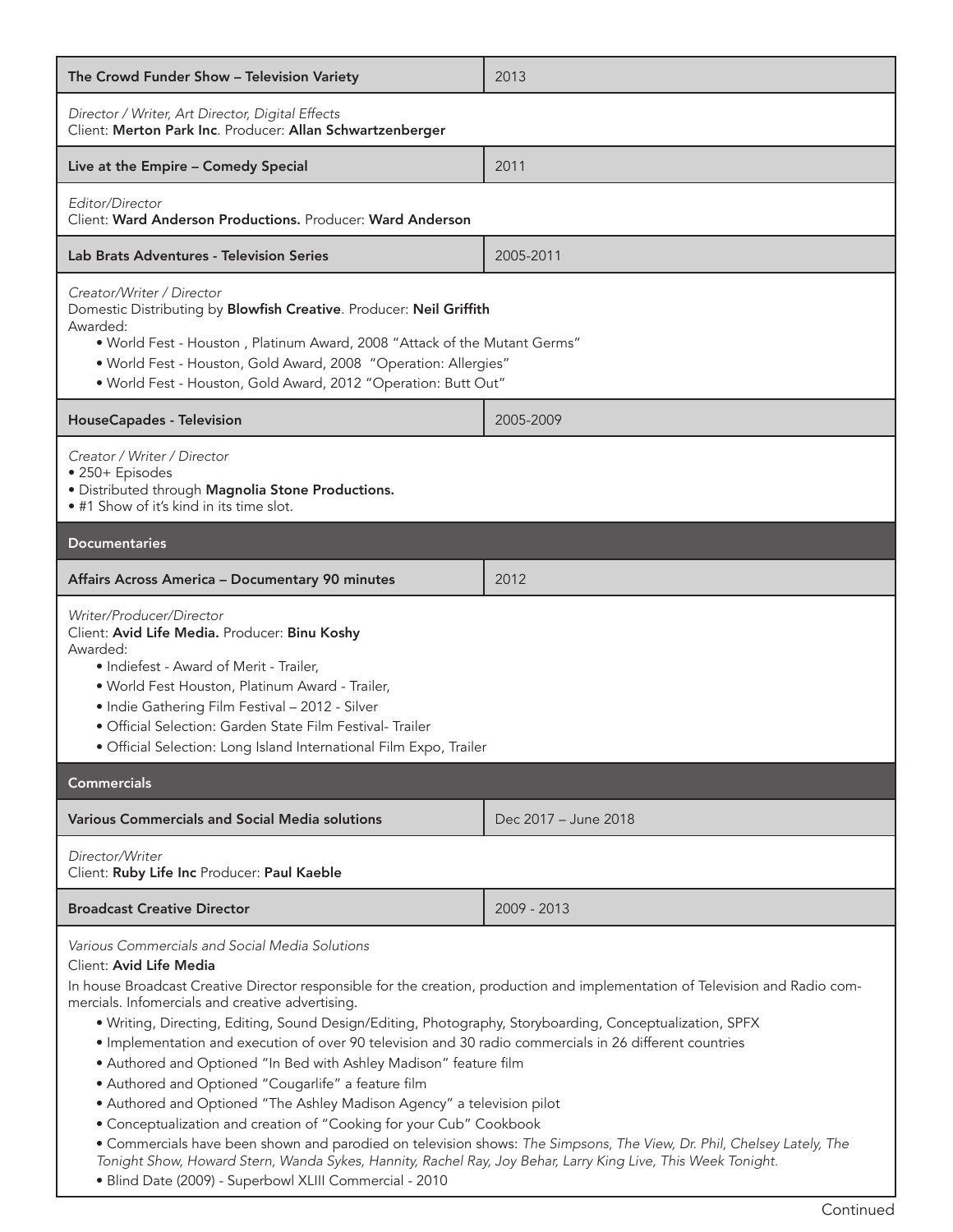| <b>Awards</b>                                                                          |      |  |
|----------------------------------------------------------------------------------------|------|--|
| <b>Directing</b>                                                                       |      |  |
| <b>World Fest - Houston</b>                                                            | 2012 |  |
| Operation: Butt Out" Gold Award, 2012 PSA - Pharmaceuticals                            |      |  |
| Indiefest                                                                              | 2012 |  |
| "Affairs Across America" Award of Merit, 2012 - Trailer                                |      |  |
| <b>Indie Gathering Film Festival</b>                                                   | 2012 |  |
| "Affairs Across America" Silver                                                        |      |  |
| <b>Garden State Film Festival</b>                                                      | 2012 |  |
| "Affairs Across America" - Trailer. Official Selection                                 |      |  |
| Long Island International Film Expo                                                    | 2012 |  |
| "Affairs Across America" - Trailer. Official Selection                                 |      |  |
| <b>California Film Awards</b>                                                          | 2011 |  |
| "Pokerface" - Big Rock Beer. Grand Prize Winner - Best Commercial                      |      |  |
| <b>Cannes Lions</b>                                                                    | 2010 |  |
| "Pokerface" - Alcoholic Beverages. Finalist (Top 5% of entries)                        |      |  |
| <b>Kinsale Shark Awards</b>                                                            | 2010 |  |
| Pokerface" - Big Rock Beer. Finalist - Top 4                                           |      |  |
| <b>Mobius Advertising Awards</b>                                                       | 2010 |  |
| "Pokerface" Gold Award Winner                                                          |      |  |
| <b>Accolades Awards Competition</b>                                                    | 2010 |  |
| Pokerface" - Big Rock Beer Award of Merit - Commercial / Award of Merit - Humorist     |      |  |
| <b>Eddie Awards</b>                                                                    | 2010 |  |
| "Pokerface" - Big Rock Beer<br>Winner: Silver, Audience Favorite - (Edmonton, Toronto) |      |  |
| World Fest - Houston, TX                                                               | 2018 |  |
| Operation: Allergies" Gold Award, "Attack of the Mutant Germs" Platinum Award, 2008    |      |  |
| My Hero Short Film Festival                                                            | 2007 |  |
| "What Makes A Man" Platinum Award, 2007 Music Video                                    |      |  |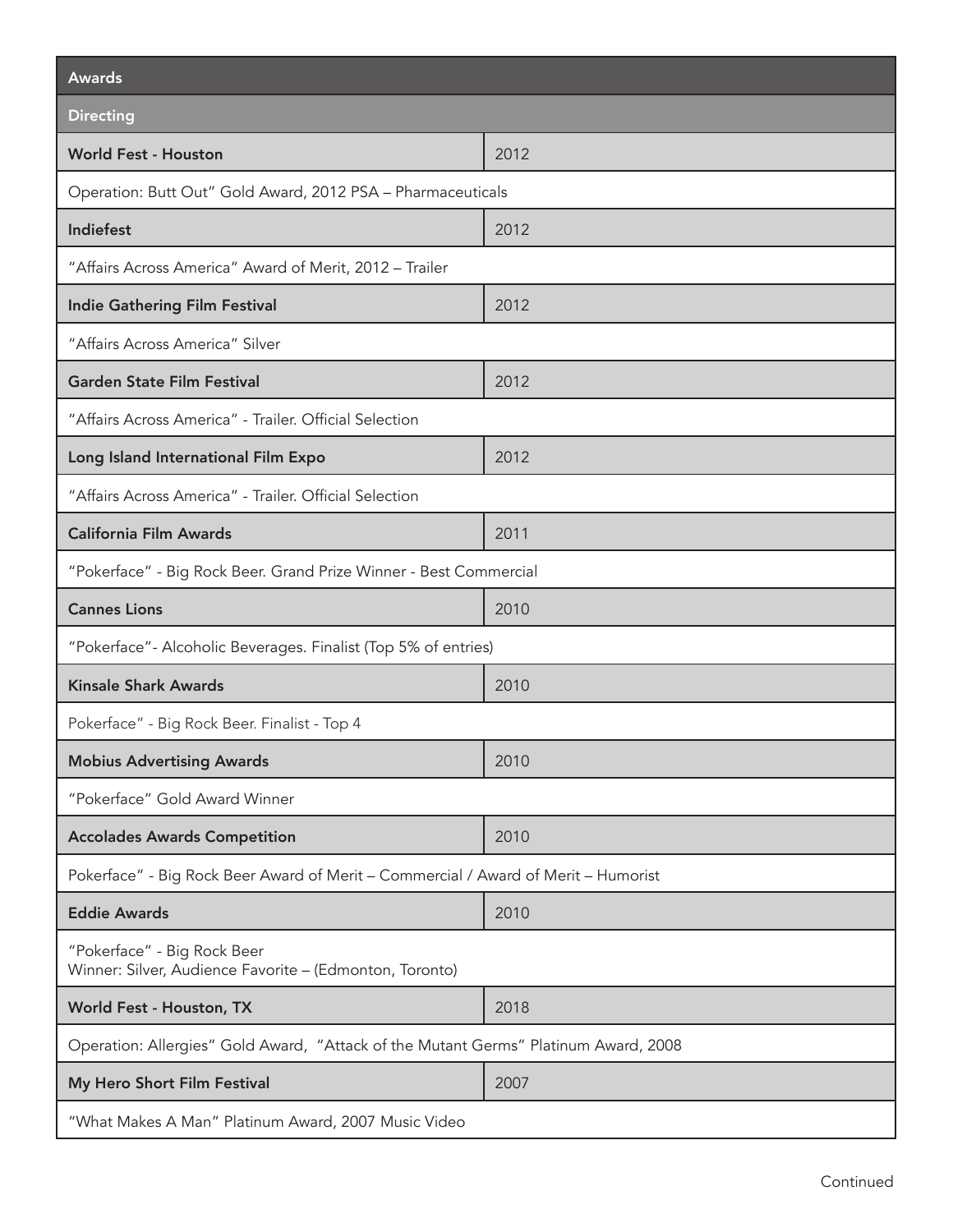| <b>Awards</b>                                                             |           |  |
|---------------------------------------------------------------------------|-----------|--|
| <b>Writing</b>                                                            |           |  |
| <b>Nicoll Fellowship</b>                                                  | 2017      |  |
| "The Paper Changer" Quarterfinalist.                                      |           |  |
| <b>Sacramento Film Festival</b>                                           | 2012      |  |
| "Dinosaur Girl" - Feature Film Screenplay Official Selection              |           |  |
| The Beverly Hills Film Festival                                           | 2012      |  |
| "Livin' Like Kings" - Feature Film Screenplay - Official Selection        |           |  |
| Los Angeles Film & Script Festival                                        | 2012      |  |
| "Dinosaur Girl" - Feature Film Screenplay. Honorable Mention              |           |  |
| World Fest, Houston, TX                                                   | 2012      |  |
| "Dinosaur Girl" - Feature Film Screenplay. Finalist, Dramatic Screenplay  |           |  |
| <b>Writemovies 27</b>                                                     | 2012      |  |
| "Dinosaur Girl" - Feature Film Screenplay - Quarterfinalist               |           |  |
| The Alaska International Film Awards                                      | 2011      |  |
| "Dinosaur Girl" - Feature Film Screenplay - Honorable Mention, Screenplay |           |  |
| <b>Newport International Film Festival</b>                                | 2010      |  |
| "Dinosaur Girl" - Feature Film Screenplay - Finalist                      |           |  |
| The Beverly Hills Film, TV & New Media                                    | 2010      |  |
| "Livin' Like Kings" - Feature Film Screenplay Semi-Finalis                |           |  |
| <b>Oregon Film Festival</b>                                               | 2010      |  |
| "Livin' Like Kings" - Feature Film Screenplay - Bronze                    |           |  |
| <b>Independent Publishing Awards</b>                                      | 2010      |  |
| "Vampire Conspiracy" Silver - Graphic Novel, Dramatic                     |           |  |
| Volunteering                                                              |           |  |
| Selection Committee for the Student Television Academy                    | 2018      |  |
| Judge for the Student Academy Awards                                      | 2017-2018 |  |
| Bohemia Entertainment Writer's Group.                                     | 2016-2017 |  |
| Mentoring Director/ Writer Sam Felman                                     | 2017-2018 |  |